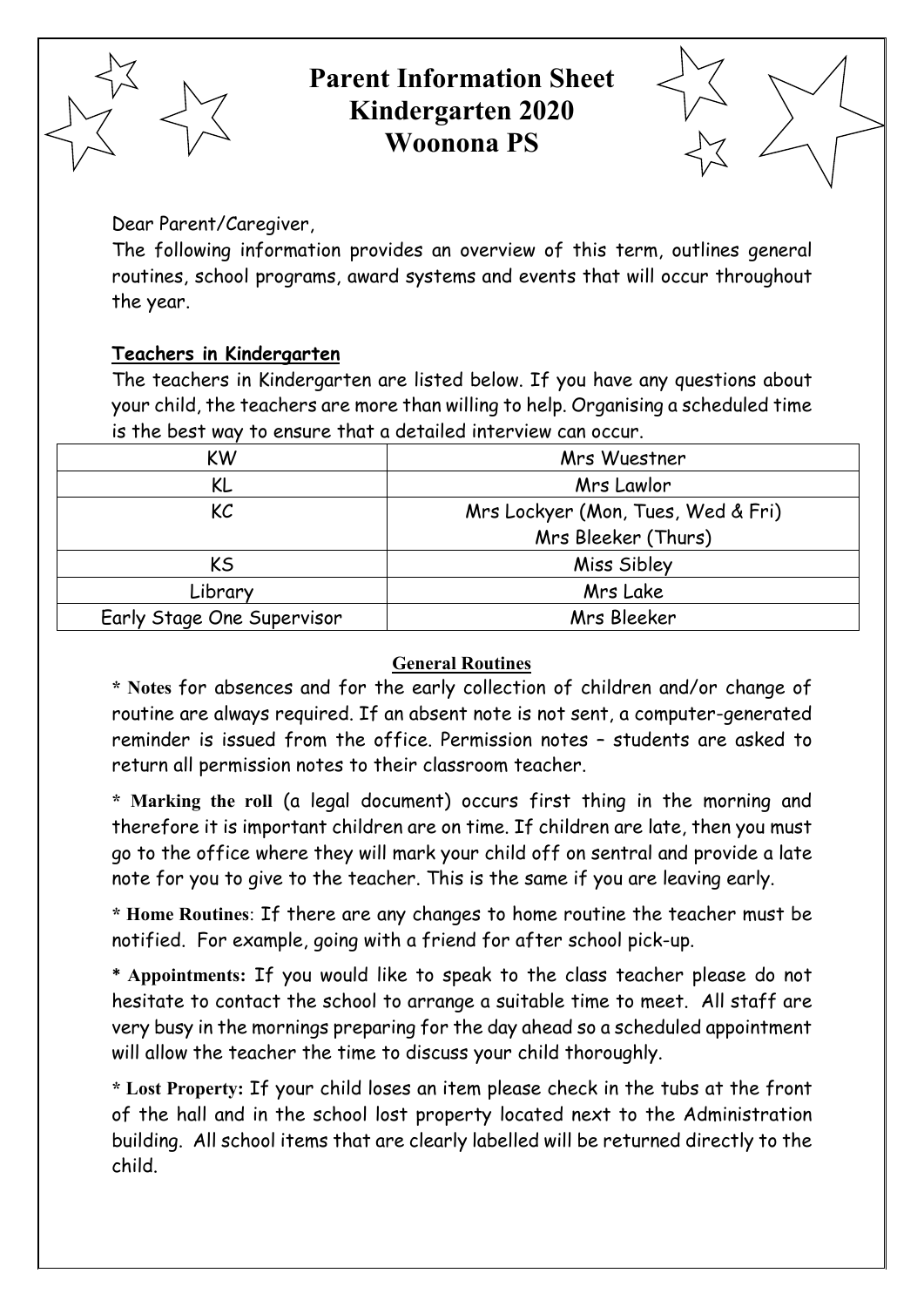\* **Medication:** All medication that your child requires MUST be taken to the office by an adult. Please provide written instructions regarding dosages etc… At no times are students to have medication in their bags.

\* **Newsletters, Facebook and Website:** Please read the newsletters and calendars on our school website. This will be the best place to keep up to date with what is happening in our school. Also, check out our school Facebook site for regular updates and reminders. Throughout the year you will also see special posts from your child's class.

\* **Canteen Orders:** Please assist your child by reminding them if you have ordered their lunch online or if they have a lunch order in their bag that needs to be put into the canteen basket at school.

# **Buddy Program**

This year Kindergarten will be participating in a Buddy Program with Year 5. This program is designed to support kinder students in their first year through a collaborative partnership with older students. The buddy system helps students to feel valued and supported, teaches important social skills and creates a caring ethos in our school. This program will occur every 2-3 weeks. Each Year 5 class is aligned with a Kinder class due to number management. Kindergarten will be meeting their buddies soon!

#### **Showcases**

This year Kindergarten will hold two showcases to celebrate student learning. Parents and family members will be invited to these events and will be notified of dates in advance.

#### **Award System**

#### **Class Awards**

Each week class teachers will give out two recognition awards. One for a student displaying behaviours, values and attitudes representative of good citizenship. The other award for displaying qualities and dispositions of a learner.

#### **Class Based System**

Each Kindergarten class has put in place their own whole class incentives. These include popcorn scoops, marble jars and class dojo.

Class teachers will also select students work for display as WAGOLL WORK. This is student work that demonstrates to the class what is expected, what a good one looks like. This is a positive recognition strategy used in conjunction with our Visible Learning Pedagogy.

#### **School Based Recognition**

Whole school citizenship recognition awards will be presented each month. These will be K-6 based and any student can be nominated by any teacher. For further information on these awards please refer to our 2018 welfare policy.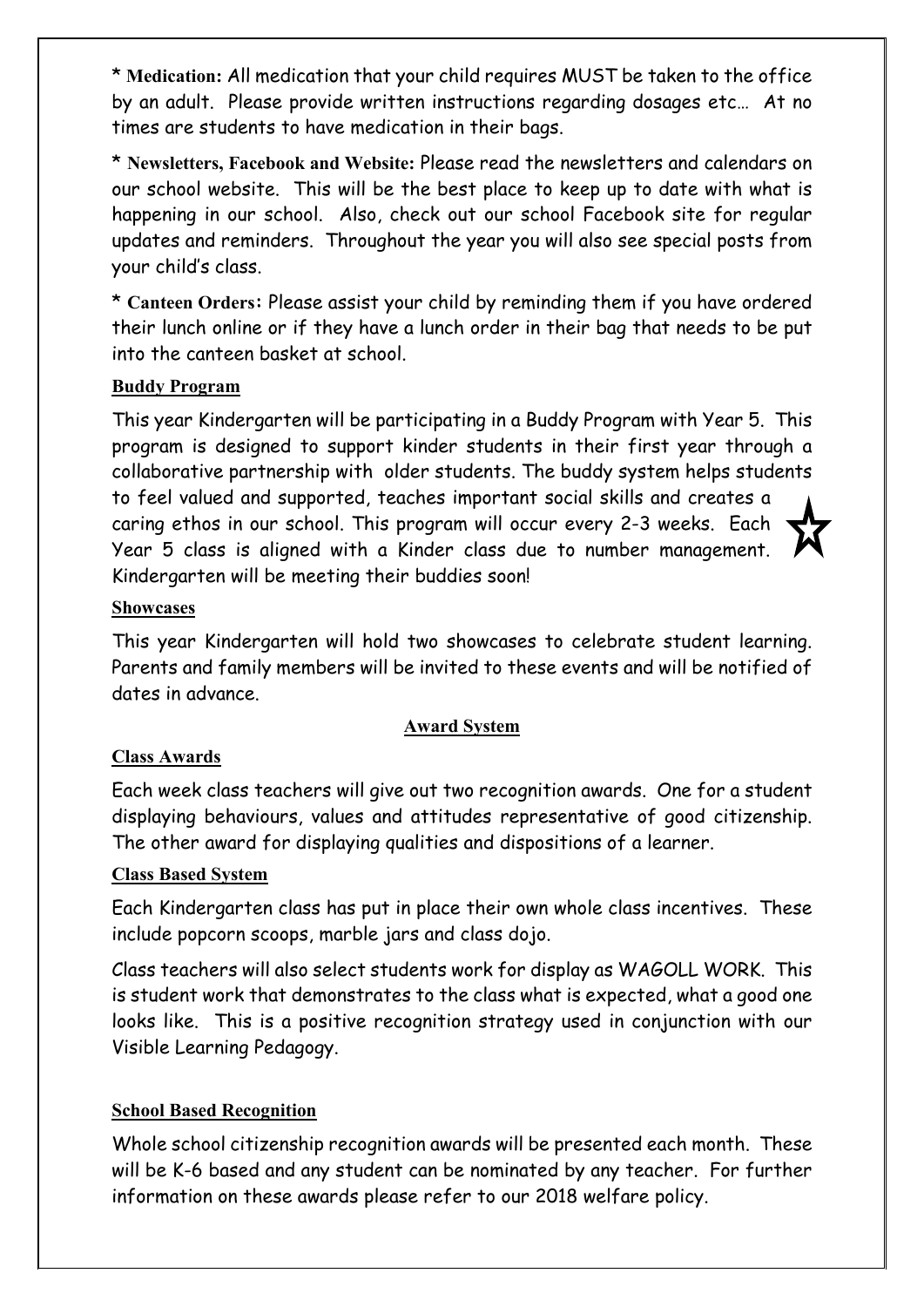# **Welfare**

If Kindergarten teachers have any concerns regarding student behaviour in the classroom or playground, parents will be contacted directly.

# **Learner Qualities**

Woonona PS has introduced the seven qualities essential of a learner: - Collaborate, Connect, Persist, Wonder, Risk Taking, Resilience and Reflect. These qualities will be embedded in all Kindergarten classroom learning environments as we believe students who possess or can attain these qualities are at an advantage as a learner and as a citizen in the future.

#### **Social Skills**

The Social Skills Program will be a whole stage approach, so that each skill will be reinforced in all areas of school life. Each skill will be taught over a oneweek period. The social skills program will be taught using the following sequence:

#### Term 1:

| WK <sub>3</sub>   | WK4       | WK5     | WK6                     | WK7                | WK8          | WK <sub>9</sub> |
|-------------------|-----------|---------|-------------------------|--------------------|--------------|-----------------|
| Good<br>Listening | Thank You | Sharing | Following<br>Directions | Asking<br>For Help | Interrupting | Revise          |

**Library:** Kindergarten classes will have a library lesson with Mrs Lake once a week. During this time, students will be given the opportunity to borrow and return books. All students must have a cloth library bag to borrow. If your child forgets their library book, the library is open for borrowing at the  $2^{nd}$  half of lunch Tuesday, Wednesday and Thursday.

#### **Visible Learning**

At Woonona Public School we are continuing the Visible Learning journey. Allowing children to know what they can do, where they need to go next and providing them with tangible strategies so they can get there!

#### **What is a learning intention?**

A learning goal is a specific curriculum expectation re-phrased in student friendly language.

#### **What are success criteria?**

Success Criteria describe, in specific terms and in language meaningful to students, what successful attainment of the learning goals look like. Criteria helps students understand what to look for during the learning and what it looks like once they achieved the goal. They identify the significant aspects of student performance that are assessed and or evaluated in relation to curriculum expectations.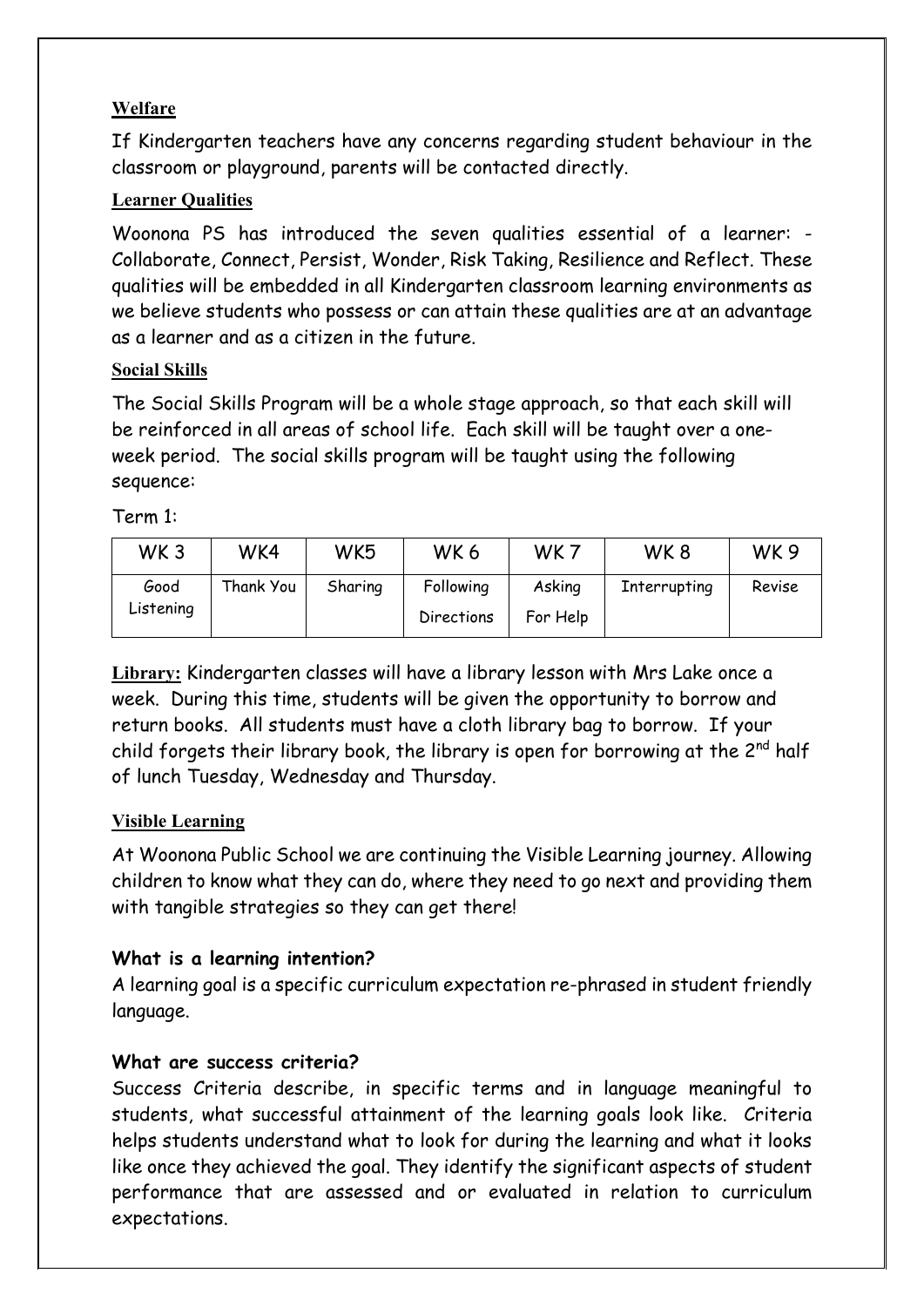#### **Why do we have Learning Intentions and Success Criteria?**

Learning intentions and success criteria are critical pieces of information students need to be successful learners. Students and teachers hold a common understanding of what is to be learnt, and what successful achievement looks like. With explicit goals and criteria, students have the beginnings of what they need to become **independent, self-monitoring learners.**

#### **How are Learning Intentions identified?**

First and foremost – '*student data drives this process'.* Through an ongoing cycle of data collection student progress is tracked in line with curriculum expectations and continuum clusters. Each **individual** student is plotted according to where they are at and learning intentions are constructed according to identified areas of need and where they need to be to achieve stage expectations. Areas of need are also tracked on a class basis and common threads drive whole class learning intentions.

#### **What does it look like in the classroom?**

Each lesson we teach begins with a **Learning Intention:** What are we learning today! A **Success Criteria:** What I am looking for to achieve this goal. A **TIB:** This is because… and a **WAGOLL:** What a good one looks like. The children will be exposed to this language and we encourage them to talk about it their own personal achievements with you at home.

If you have any questions, please do not hesitate to ask!

**Get Reading Right:** Students will be receiving daily phonics lessons designed to give them the skills and knowledge needed to become confident readers and spellers. This term students will be looking at the grapheme-phoneme correspondences: s, m, c, t, g, p, a & o

#### **Mathematics**

This year, Kindergarten teachers will be implementing the Stepping Stones maths program. This program covers the new Mathematics syllabus and focuses on meeting curriculum expectations. The program offers the opportunity to implement differentiation according to student need; this includes extension tasks and support for students working below stage level. Student lessons involve number skills, mental computation practice, explicit teaching of key ideas and each lesson has scope for Maths games and problem-solving activities. Students will have the opportunity to integrate technology, hands on elements and critical thinking into their Maths lessons.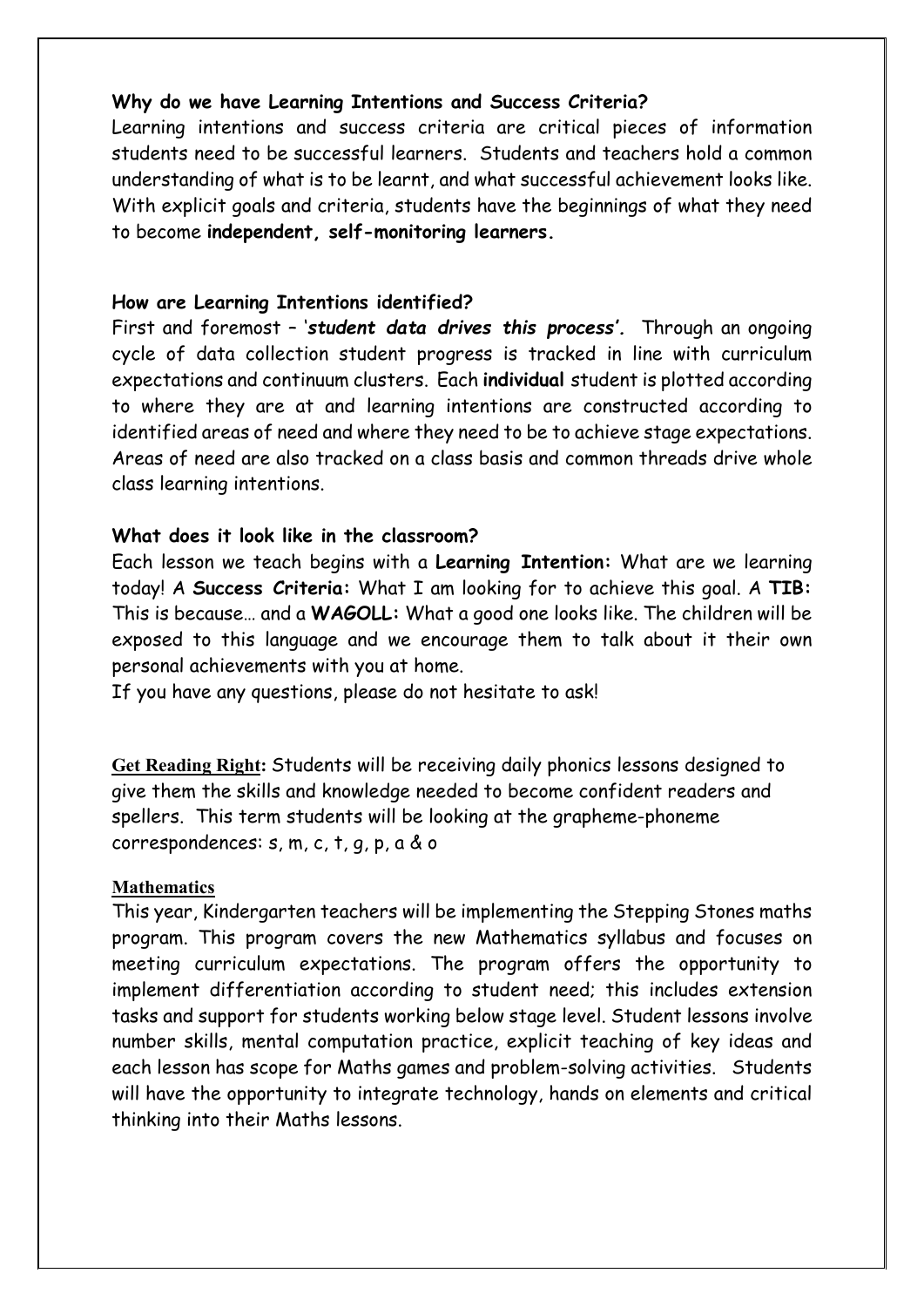**Geography** This terms focus will be 'People live in Places'. Students explore the places they live in and belong to. They develop an understanding of what makes a place special and how this may differ for different people. Students learn about the importance of looking after places.

**Excursion:** Kindergarten will be going on an excursion to Calmsley Hill City Farm. This excursion links to the curriculum –Living World component in Science and Technology and informative texts in literacy. Transport will be via private bus and the estimated cost is \$40.00. Further information about the excursion will be sent home towards the end of this term.

#### **Science and Technology**

Students participate in interactive and fun tasks in both Science and Technology lessons. The Science lessons are taught by Release from Face to Face teachers for one hour each week. The Science and Technology units are programmed based on the national curriculum.

# **Personal Development Health and Physical Education**

Term 1 – The PDHPE focus will be Co-operative Skills and Games. Stage Sport will be held every Thursday and students will be required to wear their sports uniform.

# **Homework**

**Home Readers:** Home Readers will begin in Week 6 this term. Please refer to the home reader note for further information.

**Camera Words:** Attached to this booklet is a copy of the camera words that students will be looking at in class this semester. Parents are encouraged to revise these weekly with students (both read and spell). Playing word games such as snap, matching and word bingo with the camera words is a fun way for students to revise their words.

**Maths Practice Book**: As part of the Stepping Stones Program, Maths Practice books have been purchased. These books will be sent home with students and will provide them with the opportunity to practice the strategies and skills they have learnt in class. Class teachers will send home more information with the books in Week 8.

**News:** Students are given a topic to prepare each fortnight on their News day. A letter will go home with students on Friday outlining when their news day is and what the topics are for this term. Please remember 'News Day' is meant to be a fun opportunity for students to share their thoughts with others, they will be supported by teachers.